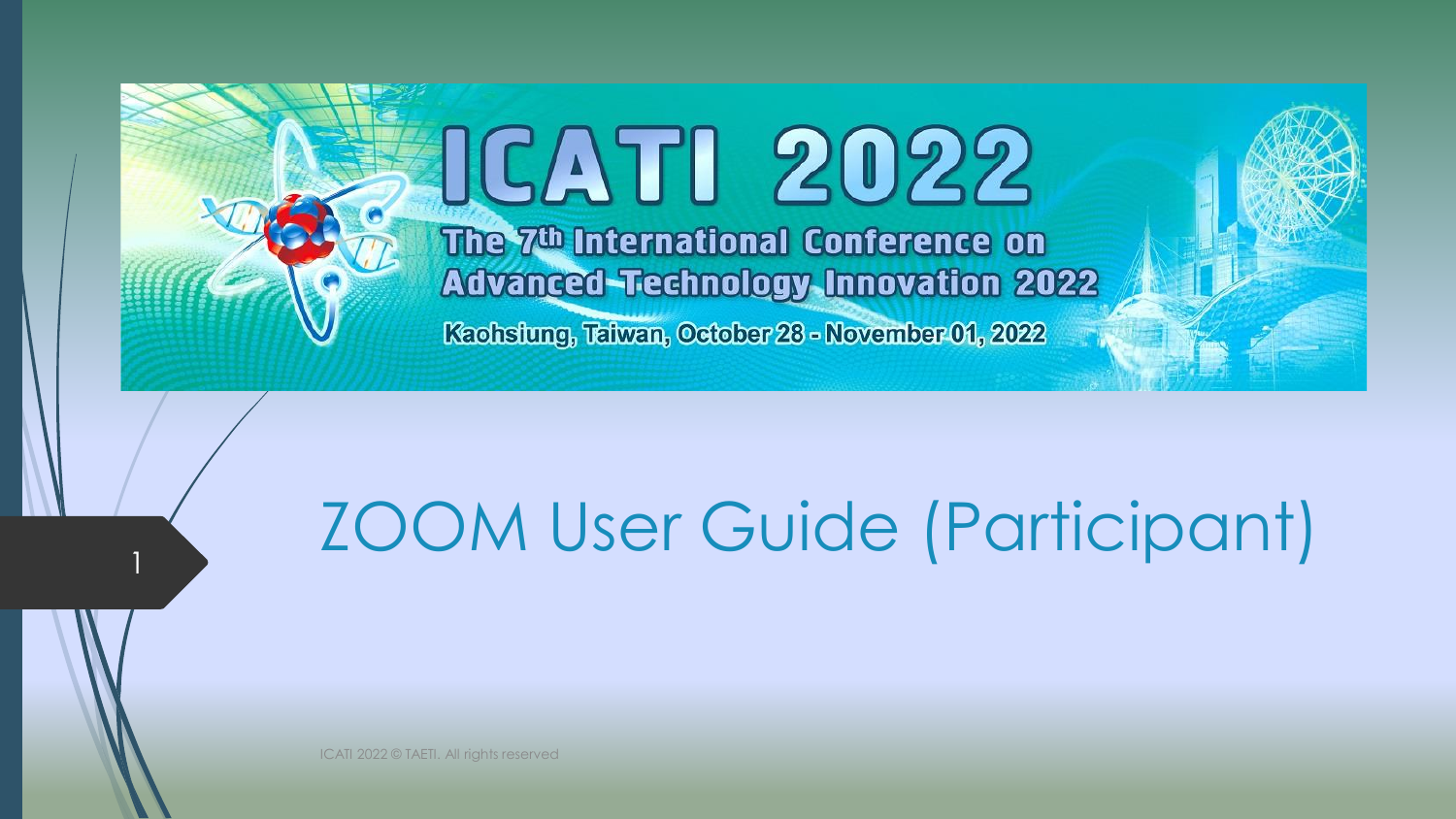## Setup ZOOM

2

#### ■ Download ZOOM from the official website

- <https://zoom.us/>
- Windows: <https://zoom.us/client/latest/ZoomInstaller.exe>
- iOS:<https://apps.apple.com/app/zoom-cloud-meetings/id546505307>
- Android: <https://play.google.com/store/apps/details?id=us.zoom.videomeetings>

#### Execute ZOOM

- In order to obtain the best experience, we suggest using **Windows** version
- Next, we use windows version to demonstrate how to use it

ICATI 2022 © TAETI. All rights reserved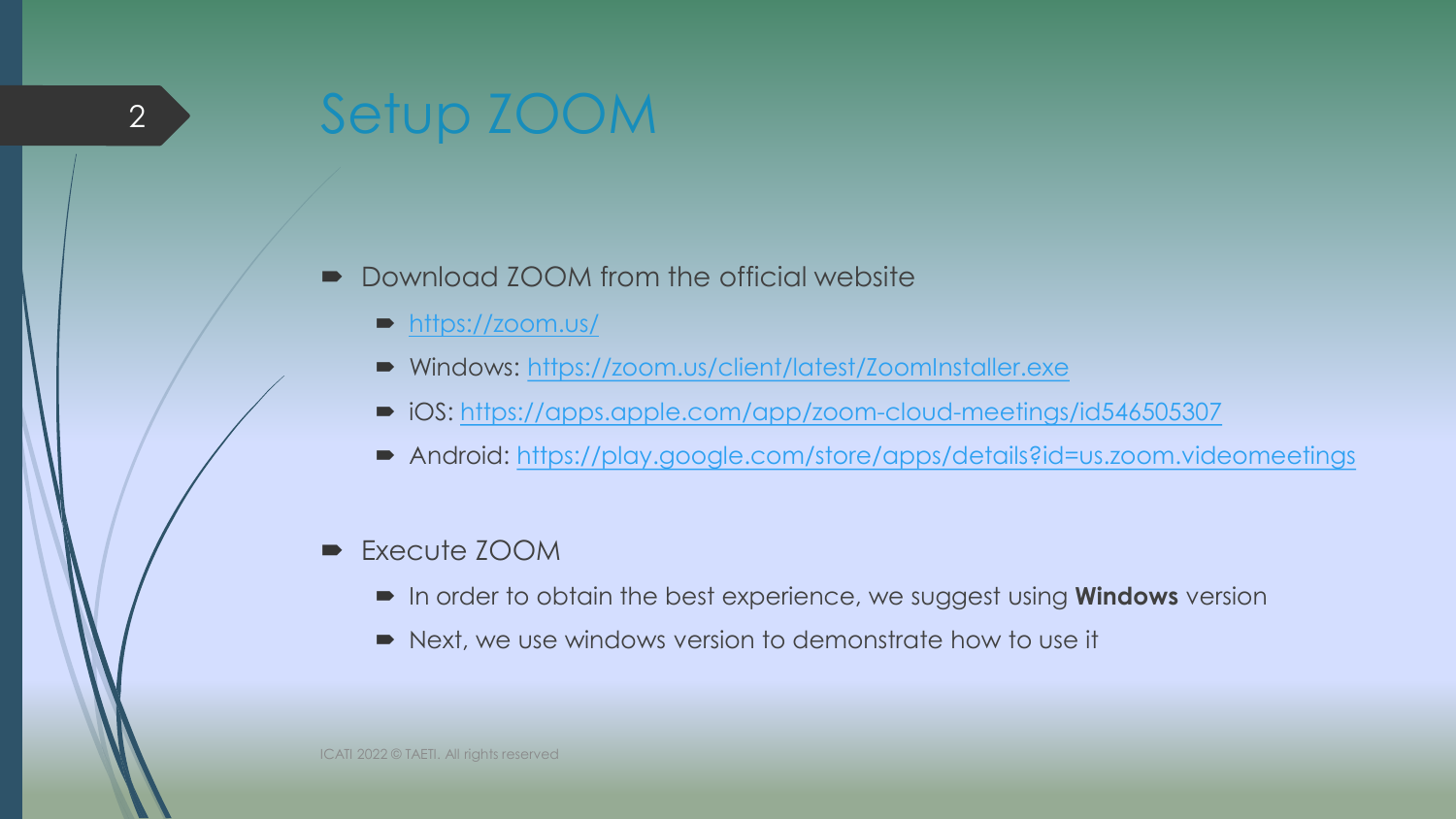## Install and Join a meeting

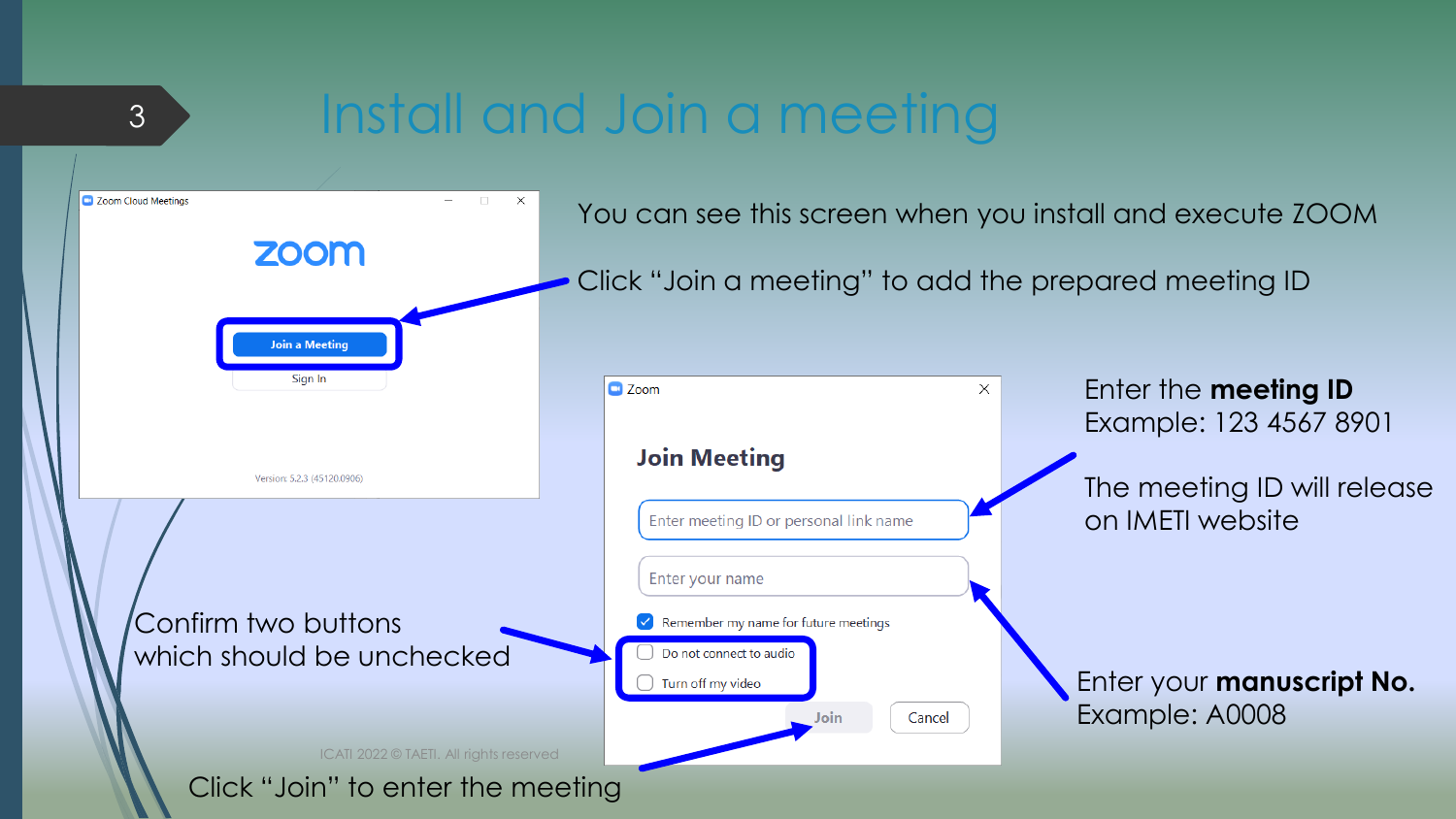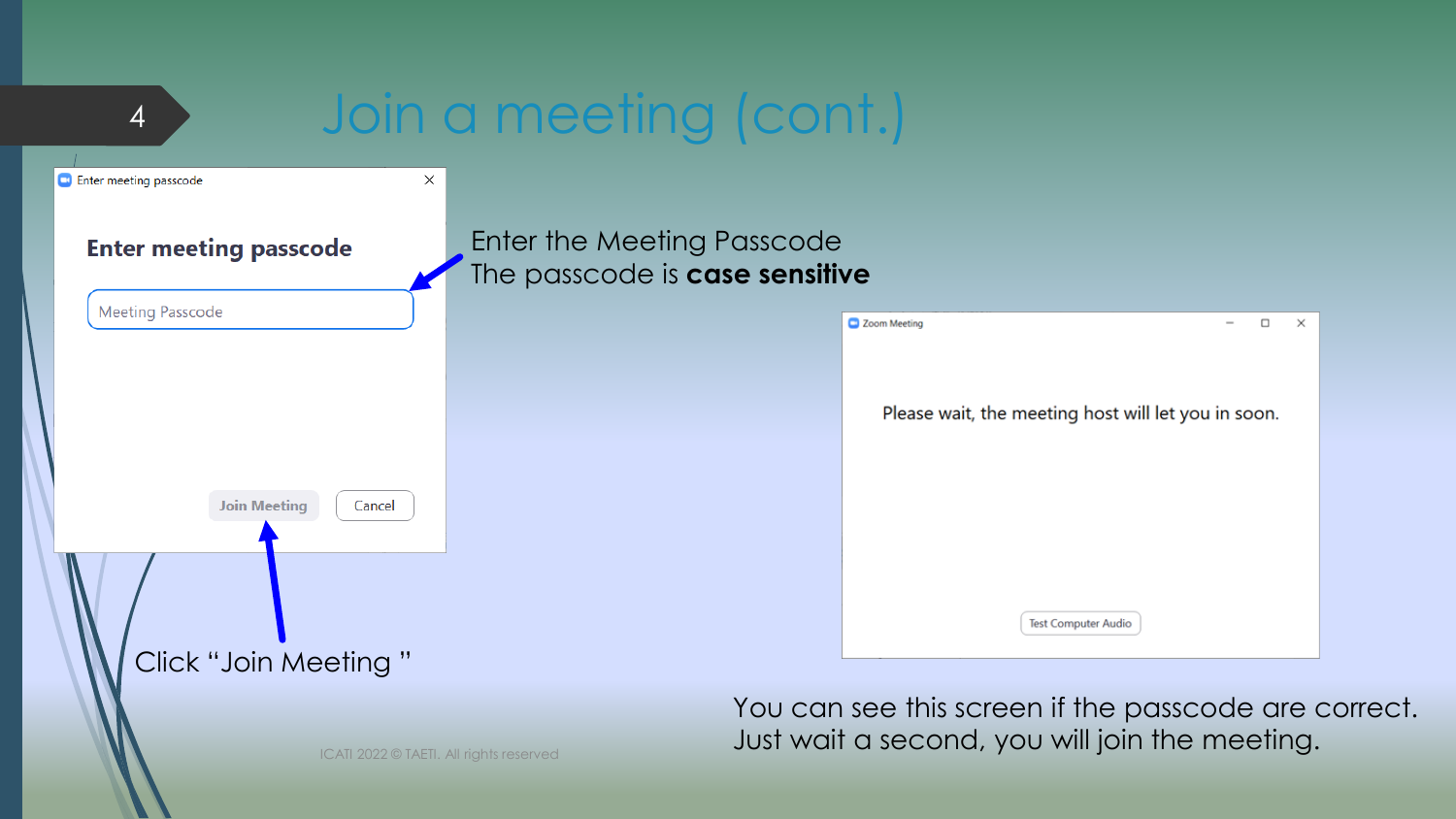## Check Speaker and Microphone

| Join Audio   |                                                                       | X      |
|--------------|-----------------------------------------------------------------------|--------|
|              |                                                                       |        |
|              | <b>Join with Computer Audio</b>                                       |        |
|              | <b>Test Speaker and Microphone</b>                                    |        |
|              |                                                                       |        |
|              |                                                                       |        |
|              |                                                                       |        |
|              |                                                                       |        |
|              |                                                                       |        |
|              | Automatically join audio by computer when joining a meeting           |        |
| Zoom Meeting |                                                                       | □<br>x |
| ω            |                                                                       |        |
|              |                                                                       |        |
|              |                                                                       |        |
|              | <b>Select a Microphone</b><br>Microphone (4- Wireless Stereo Headset) |        |
|              | V What U Hear (Sound Blaster X-Fi Surround 5.1 Pro)                   |        |
|              | Line-In/Mic-In (Sound Blaster X-Fi Surround 5.1 Pro)                  |        |
|              | Same as System                                                        |        |
|              | Select a Speaker                                                      |        |
|              | Speakers (4- Wireless Stereo Headset)                                 |        |
|              | Speaker (Sound Blaster X-Fi Surround 5.1 Pro'                         |        |
|              | SPDIF-Out (Sound Blaster X-Fi Surround 5 Pro)                         |        |
|              | Realtek Digital Output (Realtek High Panition Audio)                  |        |
|              | Same as System                                                        |        |
|              | Test Speaker & Microphone,                                            |        |
|              | Leave Computer Audio                                                  |        |
|              |                                                                       |        |
|              | Audio Settings.                                                       |        |

5

When joining a meeting, you can see this screen. You can using "Test Speaker and Microphone" to check your computer audio and video settings.

We suggest checking your setting before the meeting starts.

In the meeting, you also can click the buttons in the bottom left ● corner "Mute" and "Stop Video" ^ of icon It shows Speaker and Microphone settings.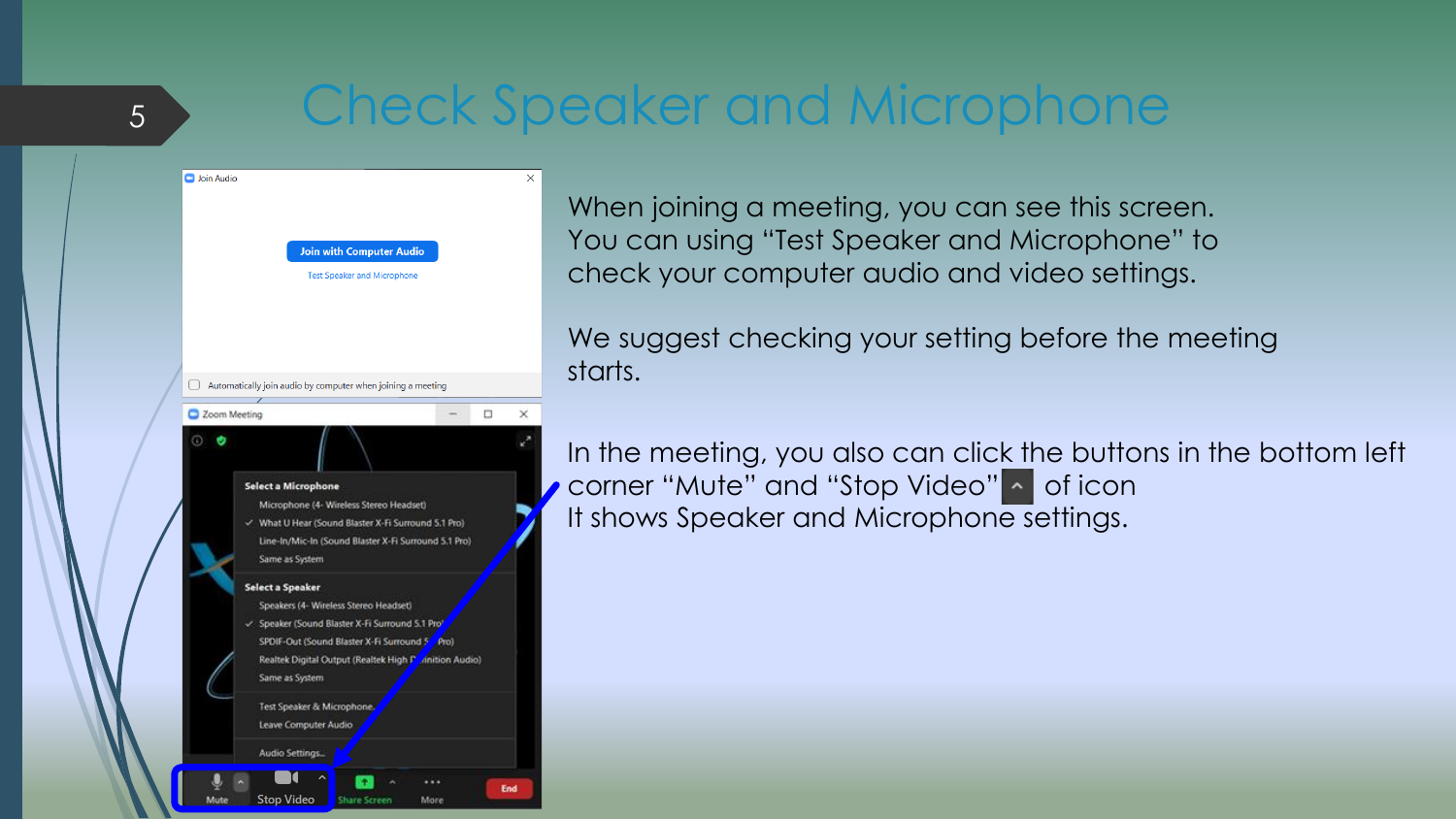#### Before the Speaker starts the speech…



- Before starting the speech, **please check your user name whether match your paper number.** If you have more than two papers, please also keyin to the user name.
	- Example: A008 & A0013
- If you forget to name your name, please use your mouse to **here**. It shows icon "…", click it! We can see "Rename" .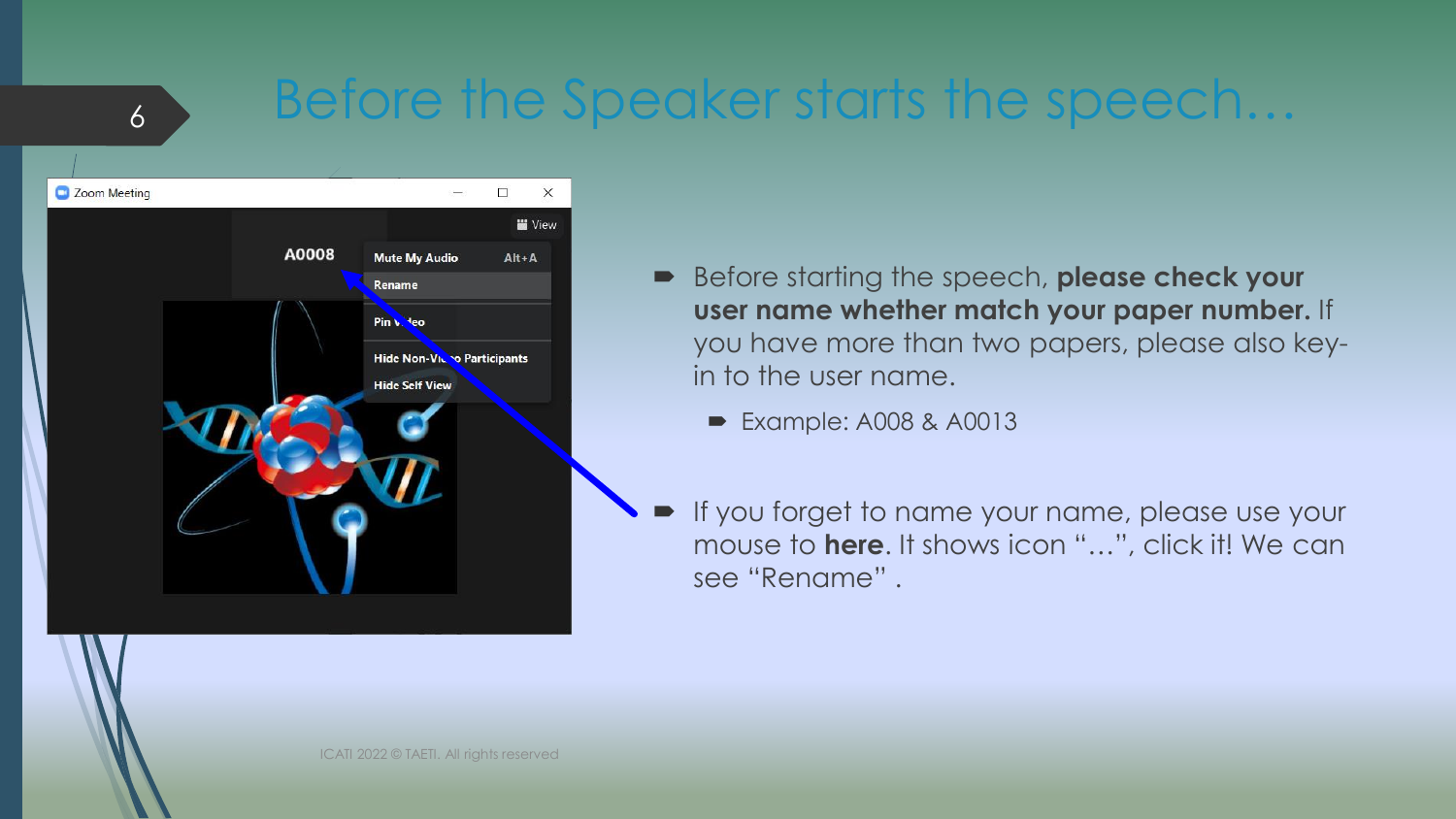### The speaker's preparation…



- How to share your monitor and brief in ZOOM
	- Ust click "Share Screen"
	- Select your brief window (the window you want to share to everyone.)
	- Click "Share"
	- $\blacksquare$  Hint: If you select a screen to share, this screen(window) will have been displayed to everyone even if the windows was minimized until you click "stop sharing".